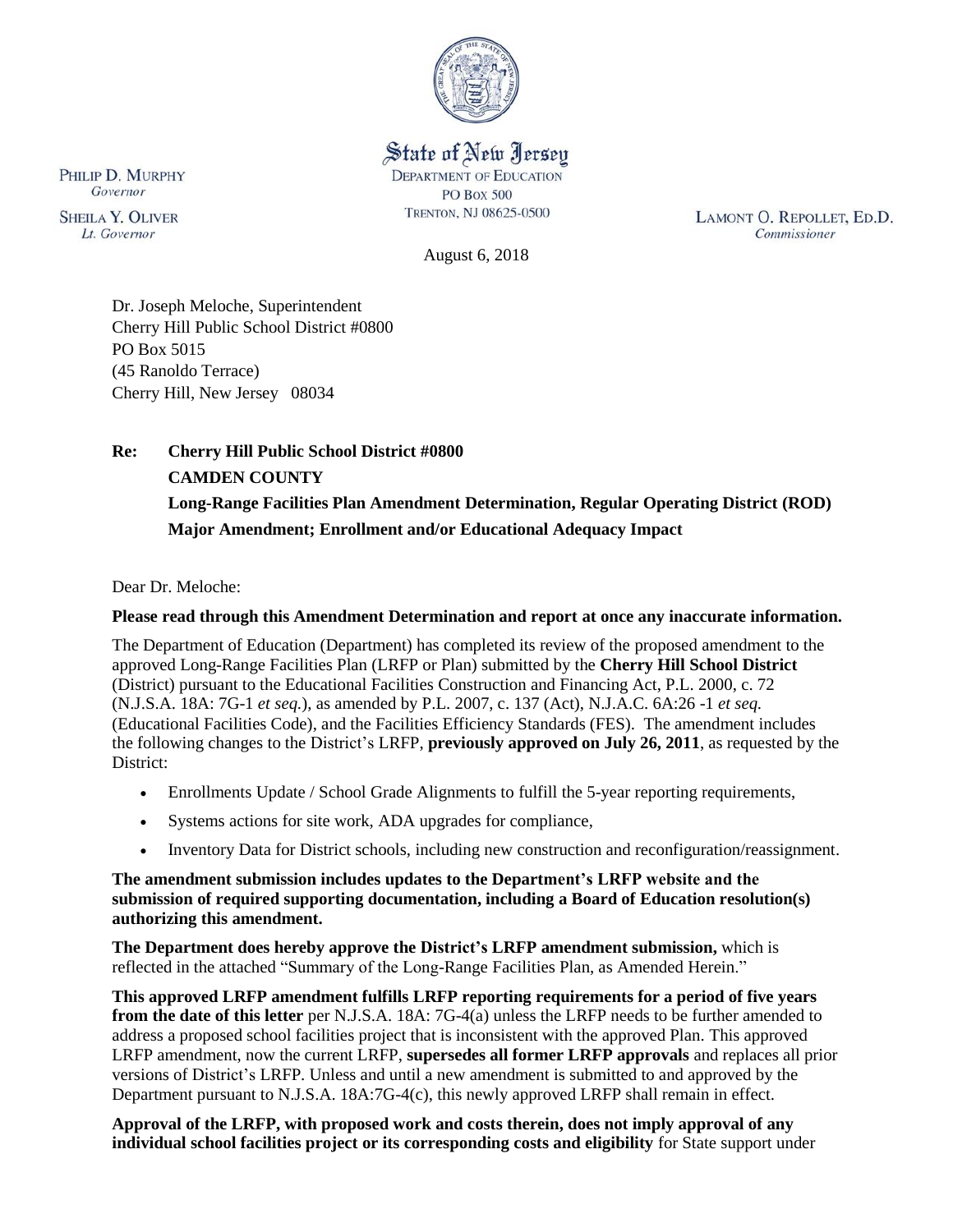080618.LRFP MajorAmendment-CherryHill.CamdenCo.docx Amendment Dated: August 6, 2018

#### the Act. Similarly, **approval of the LRFP does not imply approval of portions of the Plan that are inconsistent with the Department's FES and/or proposed building demolition/replacement**.

Determination of preliminary eligible costs and final eligible costs are not part of this LRFP approval and will be made at the time of the approval of a particular school facilities project pursuant to N.J.S.A. 18A:7G-5. The District must submit a feasibility study as part of the school facilities project approval process, pursuant to N.J.S.A. 18A:7G-7b, to support proposed building demolition or replacement. The feasibility study should demonstrate that a building might pose a risk to the safety of the occupants after rehabilitation or that rehabilitation is not cost-effective.

Please contact your Educational Facilities Specialist Jeanne Dunn at the Department's Office of School Facilities with any questions regarding this matter at (609) 376-3675 or by email to *jeanne.dunn@doe.state.nj.us*, or feel free to contact me directly at (609) 376-3701 or by email to *bernie.piaia@doe.state.nj.us*.

Sincerely,

Bernard E. Piara Jr.

Bernard E. Piaia, Jr., Director Office of School Facilities *BEP:jrd*

c: Lamont O. Repollet, Commissioner of Education Kevin Dehmer, Chief Financial Officer and Assistant Commissioner, Division of Finance Jeanne Dunn, Educational Facilities Specialist, Office of School Facilities Lovell Pugh-Bassett, Office of the Executive County Superintendent, Camden County Suzanne Abdill, Office of the Executive County Business Official, Camden County Lynn Shugars, District Business Administrator John Middleton, Becica Associates LLC, District Consultants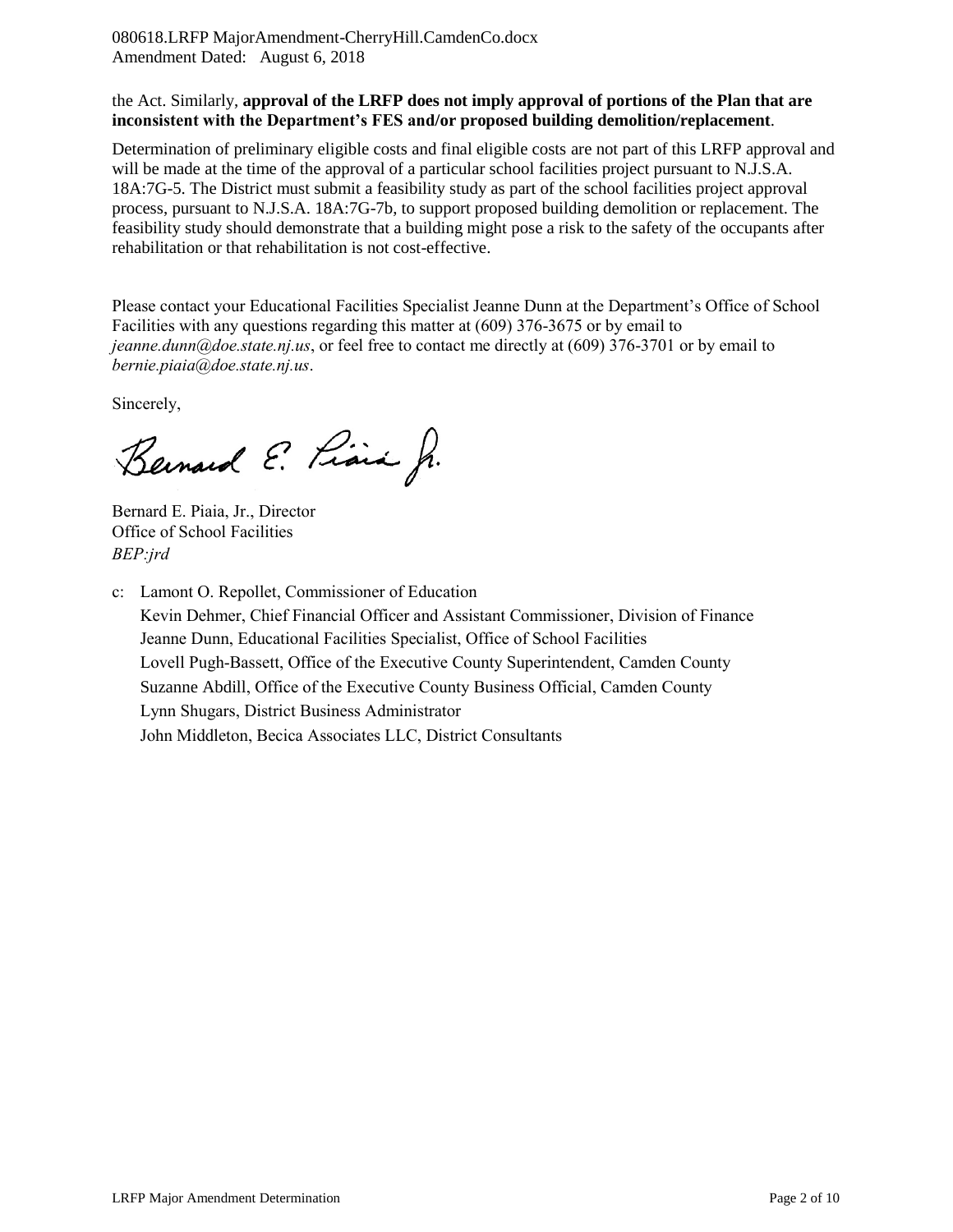## **Cherry Hill Public School District, Camden County Summary of the Long-Range Facilities Plan (Amended)**

The Department of Education (Department) has completed its review of the Long-Range Facilities Plan (LRFP or Plan) amendment submitted by the **Cherry Hill Public School District** (District) pursuant to the Educational Facilities Construction and Financing Act, P.L. 2000, c. 72 (N.J.S.A. 18A: 7G-1 *et seq.*), as amended by P.L. 2007, c. 137 (Act), N.J.A.C. 6A:26-1 et seq. (Educational Facilities Code), and the Facilities Efficiency Standards (FES).

This is the Department's summary and understanding of the District's reported LRFP, as amended to date. The summary is based on the standards set forth in the Act, the Educational Facilities Code, the FES, District-entered data in the Department's LRFP website, and District-supplied supporting documentation. The named reports in *italic text* below reference standard LRFP reports available on the Department's LRFP website.

**The District and their agents are obligated to report LRFP information to the Department accurately and to the best of their ability. Inaccurate information may lead to incorrect District planning or Department determinations of adequacy or future eligibility and be punishable by law.** 

**Review this Determination with great care; contact the Department immediately if error(s) found.**

#### **1. Inventory Overview**

The District provides services for students in grades  $SEPK$ ,  $K - 12$ . Predominant existing school grade configuration: SEPK (plus tuition PK that are not allowed to be counted toward the EFCFA funding term "unhoused students," and are therefore not part of this eligible areas planning discussion), K-5, 6-8, 9-12 Grade Levels. Predominant proposed school grade configuration is:

 SEPK, K-5, 6-8, 9-12 Grade Levels. The District is classified as ROD District for funding purposes, and **currently** has no allowance for Universal (general) PK for either 3yo or 4yo PK students, as District was not identified previously as an ECPA district.

The District identified existing and proposed schools, sites, buildings, playgrounds, playfields, and parking lots in its LRFP. The total number of existing and proposed district-owned or leased schools, sites, and buildings are listed in Table 1. A detailed description of each asset can be found in the LRFP website report titled *"Site Asset Inventory Report."* Section 6 of this Summary lists work proposed at each school.

| Table 1: Inventory Summary                                  | <b>Existing</b>  | <b>Proposed</b> |
|-------------------------------------------------------------|------------------|-----------------|
| Sites:                                                      |                  |                 |
| <b>Total Number of Sites</b>                                | 23               | 23              |
| Number of Sites with no Buildings                           | 2                | 2               |
| Number of Sites with no Instructional Buildings             | $\overline{4}$   | 4               |
| <b>Schools and Buildings:</b>                               |                  |                 |
| Total Number of Schools with Enrollments*                   | 11 (prior error) | 19              |
| Total Number of Instructional Buildings                     | 19               | 19              |
| Total Number of Separate Administrative / Utility Buildings | $\mathcal{F}$    | 3               |
| <b>Total Number of Athletic Facilities</b>                  | $\overline{4}$   | 6               |
| <b>Total Number of Parking Structures</b>                   | $\Omega$         | $\theta$        |
| <b>Total Number of Temporary Facilities</b>                 | $\Omega$         | $\theta$        |

 *\*Includes schools with three-digit Department code numbers with reported enrollments.*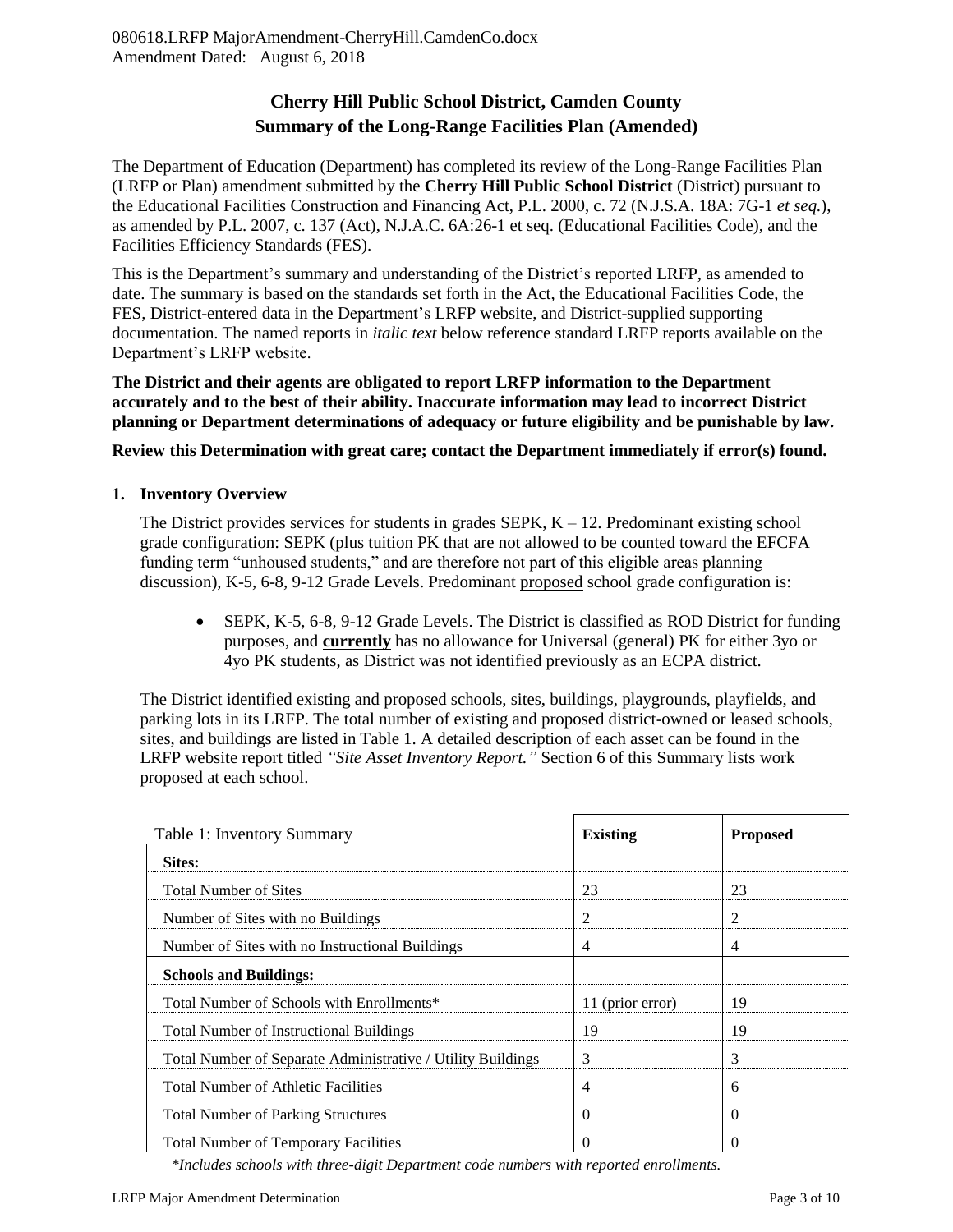**As directed by the Department, incomplete school facilities projects that have project approval from the Department are represented as "existing" in the Plan.** District schools with incomplete approved projects that include new construction or the reconfiguration of existing program space are as follows: N/A.

Major conclusions are as follows:

- The District is proposing to maintain the existing number of District-owned or leased sites.
- The District is proposing to maintain the existing number of District-operated schools.
- The District is proposing to maintain the existing number of District-owned or leased instructional buildings.
- The District is proposing to maintain the existing number of District-owned or leased noninstructional buildings.

**FINDINGS:** The error noted above was corrected to clean up invalid records and is now correct.

The Department has determined that the proposed inventory is adequate for approval of the District's LRFP amendment. However, the LRFP determination does not imply approval of an individual school facilities project listed within the LRFP. The District must submit individual project applications for project approval. If building demolition or replacement is proposed, the District must submit a feasibility study, pursuant to N.J.S.A. 18A:7G-7b, as part of the application for the specific school facilities project.

## **2. K-12 Enrollments**

The District determined the number of students, or "proposed enrollments," to be accommodated in the LRFP on a district-wide basis and in each school. The District's existing and proposed enrollments for grades K-12 and the cohort-survival projection provided by the Department on the LRFP website are listed in Table 2. Detailed information can be found in the LRFP website report titled "*Enrollment Projection Detail."* Existing and proposed school enrollments and grade alignments can be found in the report titled *"Enrollment and School Grade Alignment."* **An analysis of preschool enrollments is provided in Section 3.** Note quantities are discussed as Full Time Equivalent (FTE) enrollments.

|                             | <b>Actual Enrollments</b><br>2017-2018 | <b>District Proposed</b><br><b>Enrollments</b> |
|-----------------------------|----------------------------------------|------------------------------------------------|
| Grades K-5, including SCSE  | 4.504                                  | 4.468                                          |
| Grades 6-8, including SCSE  | 2.639                                  | 2.593                                          |
| Grades 9-12, including SCSE | 3,530                                  | 3.575                                          |
| <b>District K-12 Totals</b> | 10.682                                 | 10 636                                         |

**Table 2: K-12 Enrollment Comparison** (See Part 3 Table 3 below for PK, SEPK)

*"SCSE" = Self-Contained Special Education*

Major conclusions are as follows:

- The District provided adequate supporting documentation to the Department as required to justify the proposed enrollments. A standard Cohort Projection was used.
- The District is planning for essentially maintaining enrollments in the K-12 grade groups.

**FINDINGS:** The Department has determined that the District's proposed enrollments are supportable for approval of the District's LRFP amendment. The Department will require a current enrollment projection (no older than six months) at the time an application for a school facilities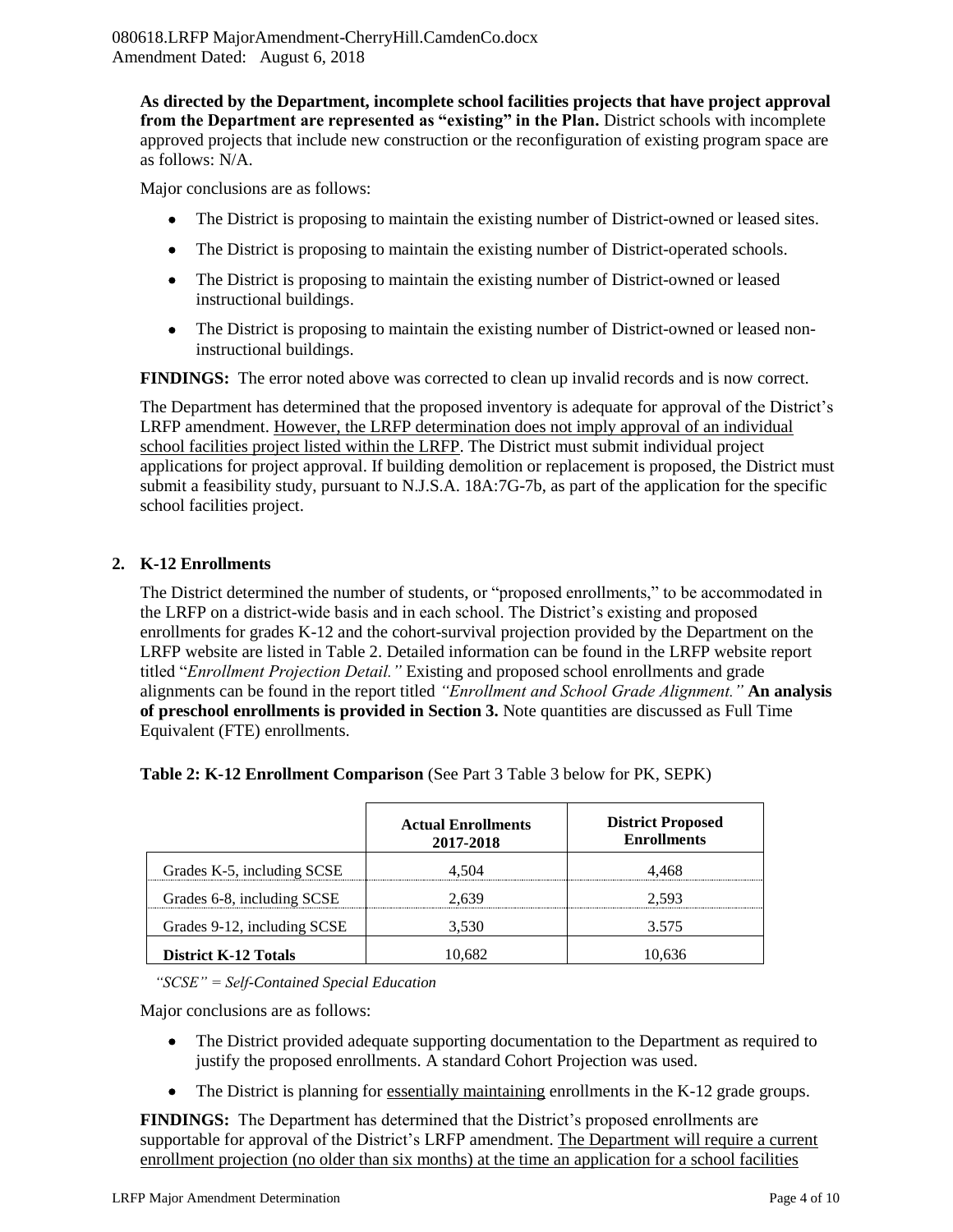project is submitted incorporating the District's most recent Enrollment Report in order to verify that the LRFP's planned capacity is appropriate for the updated enrollments.

#### **3. Preschool Enrollments**

The District identified the preschool universe for five-year planning purposes. Preschool enrollments include three year olds, if applicable, four year olds, and special education students.

Table 3 summarizes existing and proposed preschool enrollments in District and private provider facilities. Proposed private provider use is based on projections provided by the Department's Division of Early Childhood Education.

#### **Table 3: Eligible Preschool Enrollments** (Full-time-equivalents [FTE] used)

|                                             | <b>Total Preschool</b> | <b>District</b> | <b>Private Provider</b> |
|---------------------------------------------|------------------------|-----------------|-------------------------|
| Actual for Years 2017-18 incl.<br>$SCSEPK*$ | 88                     | 88              |                         |
| District Proposed incl. SCSE*               |                        |                 |                         |

*\*Note: No eligible universal (general) PK exists for this previously non-ECPA district. Only SCSEPK.*

Major conclusions are as follows:

- **These PK students are counted as elementary as this is not a previously ECPA District.**
- The District does provide preschool program for Self-contained special education PK but there are zero (0) eligible PK universe students.
- The District did not report utilizing private providers to accommodate preschool students and did not report any private PK provider using leased space in their buildings.

**FINDINGS:** The Department has determined that the District-approved preschool enrollments are adequate for approval of the District's LRFP amendment. The Department will require a current enrollment projection (no older than 180 days) at the time an application for a school facilities project is submitted incorporating the District's most recent Enrollment Report and an update on community provider and/or Head Start enrollments (as applicable) in order to verify that the LRFP's planned capacity continues to meet District enrollments.

## **4. FES and District Practices Capacity**

The proposed room inventories for each school were analyzed to determine whether the LRFP provides adequate capacity for the proposed enrollments. Two capacity calculation methods, called *"FES Capacity"* and *"District Practices Capacity,"* were used to assess existing and proposed school capacity in accordance with the FES and District program delivery practices. A third capacity calculation, called *"Functional Capacity,"* determines Unhoused Students and potential State support for school facilities projects. Functional Capacity is analyzed in Section 5 of this Summary.

 *FES Capacity* only assigns capacity to pre-kindergarten *(if district-owned or operated),* kindergarten, general, and self-contained special education classrooms. No other room types are considered to be capacity-generating**.** Class size is based on the FES and is prorated for classrooms that are sized smaller than FES classrooms. FES Capacity is most accurate for elementary schools, or schools with non-departmentalized programs, in which instruction is "homeroom" based. This capacity calculation may also be accurate for middle schools depending upon the program structure. However, this method usually significantly understates available high school capacity since specialized spaces that are typically provided in lieu of general classrooms are not included in the capacity calculations.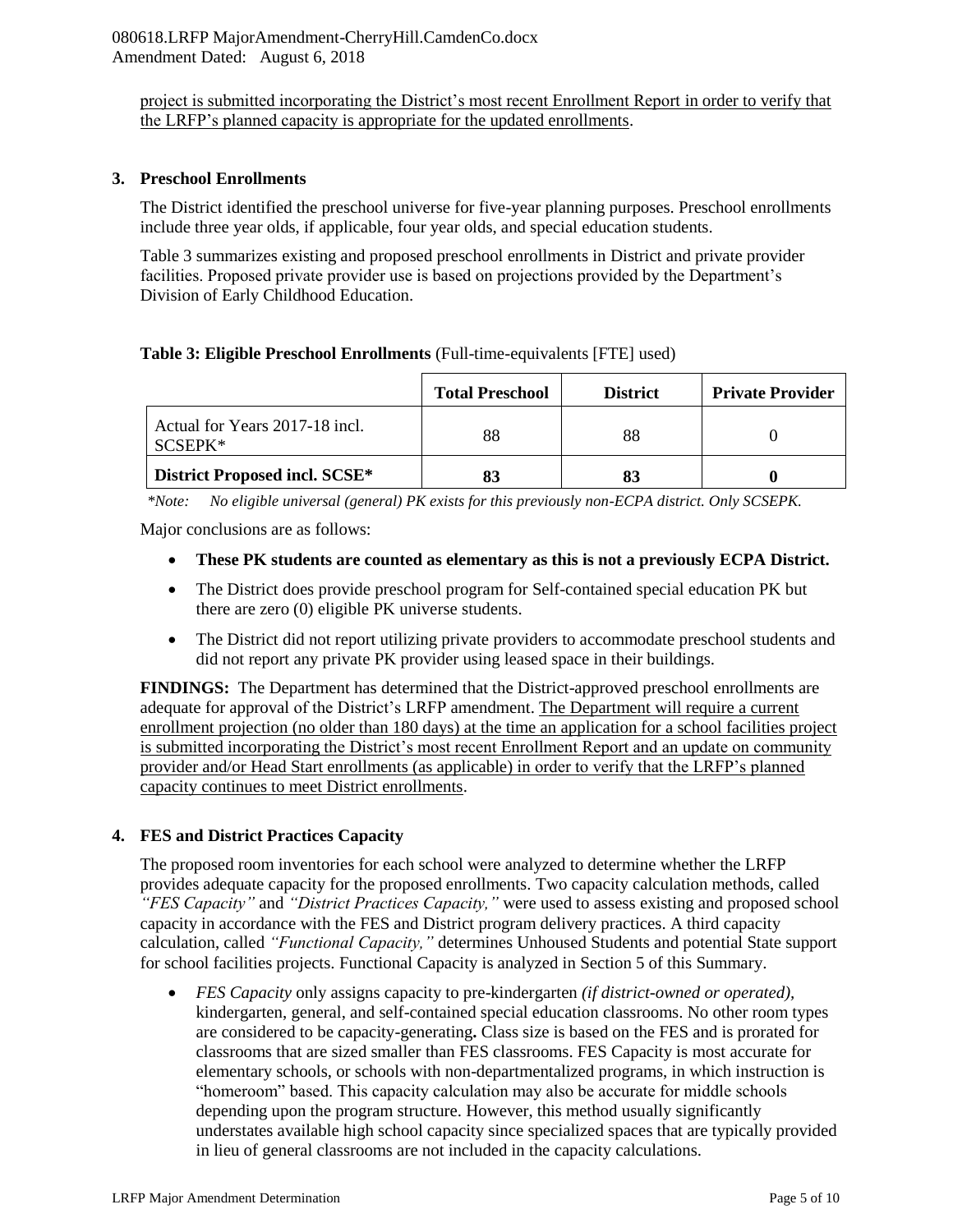*District Practices Capacity* allows the District to include specialized room types in the capacity calculations and adjust class size to reflect actual practices. This calculation is used to review capacity and enrollment coordination in middle and high schools.

A capacity utilization factor in accordance with the FES is included in both capacity calculations. A 90% capacity utilization rate is applied to classrooms serving grades K-8. An 85% capacity utilization rate is applied to classrooms serving grades 9-12. No capacity utilization factor is applied to preschool classrooms.

Table 4 provides a summary of proposed enrollments and District-wide capacities. Detailed information can be found in the LRFP website report titled "*FES and District Practices Capacity."*

|                                          | <b>Total FES Capacity</b> | <b>Total District Practices Capacity</b> |
|------------------------------------------|---------------------------|------------------------------------------|
| (A) Proposed Enrollments*                | 10.719                    | 10,719                                   |
| (B) Existing Capacity                    | 8.807                     | 11,671                                   |
| *Existing Capacity Status $(B)$ - $(A)$  | $-1.912$                  | $+952$                                   |
| (C) Proposed Capacity                    | 8.860                     | 11.797                                   |
| <i>*Proposed Capacity Status (C)-(A)</i> | $-1.859$                  | $+1,078$                                 |

## **Table 4: FES and District Practices Capacity Summary**

*\* Proposed enrollments for K-5 include PK count as this is not a previously ECPA District.*

## *\*\* Positive numbers signify surplus capacity; negative numbers signify inadequate capacity. Negative values for District Practices capacity are acceptable if proposed enrollments do not exceed 100% capacity utilization, to be demonstrated and verified at time of project.*

Major conclusions are as follows:

- The District has adequately coordinated proposed school capacities and enrollments in the LRFP for grade groups with (any) proposed new construction.
- Adequate justification has been provided by the District if capacity for a school with proposed work in the LRFP deviates from the proposed enrollments by more than 5%. Department comment: none.

**FINDINGS:** The Department has determined that proposed District capacity, in accordance with the proposed enrollments, is adequate for approval of the District's LRFP amendment. The Department will require a current enrollment projection at the time an application for a school facilities project is submitted, incorporating the District's most recent Enrollment Report, in order to verify that the LRFP's planned capacity meets the District's updated enrollments.

## **5. Functional Capacity and Unhoused Students Prior to Proposed Work**

*Functional Capacity* was calculated and compared to proposed enrollments to provide a preliminary estimate of Unhoused Students and new construction funding eligibility. Functional Capacity is the adjusted gross square feet of a school building *(total gross square feet minus excluded space)* divided by the minimum area allowance per Full-time Equivalent student for the grade level contained therein. Unhoused Students is the number of students projected to be enrolled in the District that exceeds the Functional Capacity of the District's schools pursuant to N.J.A.C. 6A:26-2.2(c).

*"Excluded Square Feet"* in the LRFP Functional Capacity calculation includes (1) square footage exceeding the FES for any pre-kindergarten, kindergarten, general education, or self-contained special education classroom; (2) grossing factor square footage *(corridors, stairs, mechanical rooms, etc.*) that exceeds the FES allowance, and (3) square feet proposed to be demolished or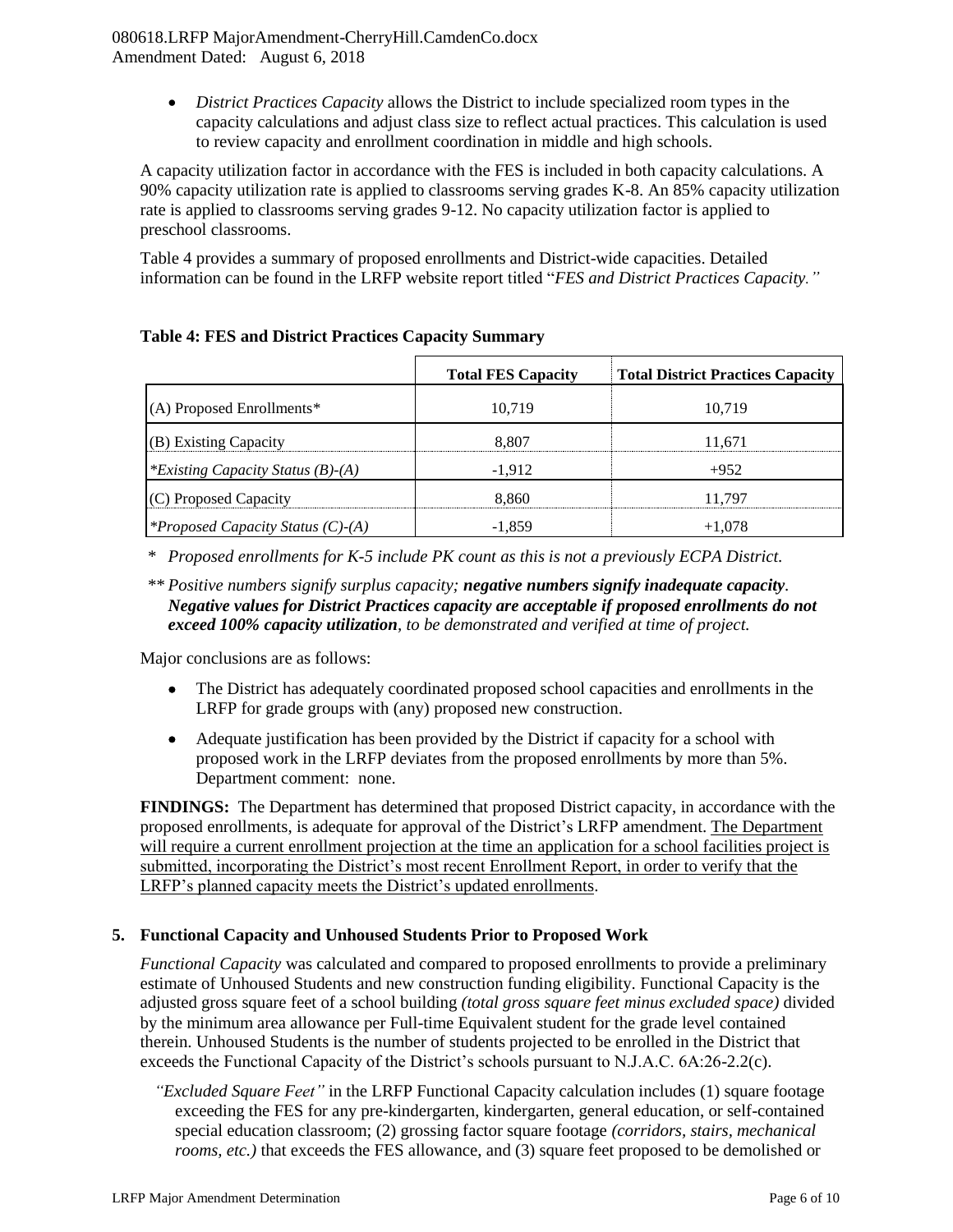discontinued from use. Excluded square feet may be revised during the review process for individual school facilities projects.

Table 5 provides a preliminary assessment of Functional Capacity, Unhoused Students, and Estimated Maximum Approved Area for the various grade groups in accordance with the FES. Detailed information concerning the calculation and preliminary excluded square feet can be found in the LRFP website reports titled *"Functional Capacity and Unhoused Students*" and *"Functional Capacity Excluded Square Feet."*

|                                          | A                      | B                                               | $C = A-B$                     | D                                   | $E = C x D$                                                               |
|------------------------------------------|------------------------|-------------------------------------------------|-------------------------------|-------------------------------------|---------------------------------------------------------------------------|
|                                          | Proposed<br>Enrollment | Estimated<br>Existing<br>Functional<br>Capacity | <b>Unhoused</b><br>Students** | Area<br>Allowance<br>(gsf/students) | <b>Estimated Maximum</b><br>Approved Area for<br><b>Unhoused Students</b> |
| Preschool (PK)                           | $\Omega$               | $\Omega$                                        | $\Omega$                      | 125                                 | 0                                                                         |
| Elementary (SEPK &<br>$K-5$ <sup>*</sup> | 4,551                  | 4.009                                           | 542                           | 125                                 | 67,750                                                                    |
| Middle $(6-8)$                           | 2,593                  | 2,186                                           | 407                           | 134                                 | 54,538                                                                    |
| High $(9-12)$                            | 3,575                  | 4,153                                           | $0$ (-578)                    | 151                                 | 0                                                                         |
| <b>District Totals</b>                   | 10.719                 | N/A                                             |                               |                                     |                                                                           |

**Table 5: Functional Capacity and Unhoused Students Prior to Proposed Work**

*Table 5 Notes:*

*\* Proposed enrollments/capacities for K-5 include PK as this is not a previously ECPA District..*

*\*\* Lesser Unhoused Students may exist if re-alignment of district took place as SCSEPK school includes tuition students and high schools contain excess functional capacity.* 

Major conclusions are as follows:

- The calculations for "Estimated Existing Functional Capacity" do not include school facilities projects that have been approved by the Department but not yet under construction or complete at the time of the submission of the LRFP amendment.
- The District, based on the preliminary LRFP assessment, **may** have Unhoused Students for the following FES grade groups: SCSEPK, K-5, 6-8.
- The District, based on the preliminary LRFP assessment, does not have Unhoused Students for the following FES grade groups: 9-12.
- The District is not proposing to demolish or discontinue the use of existing District-owned instructional space. The Functional Capacity calculation excludes square feet proposed to be demolished or discontinued for the following FES grade groups: none.

**FINDINGS:** Functional Capacity and Unhoused Students calculated in the LRFP are preliminary estimates. Justification for square footage in excess of the FES and the determination of additional excluded square feet, Preliminary Eligible Costs (PEC), and Final Eligible Costs (FEC) will be included in the review process for specific school facilities projects. A feasibility study undertaken by the District is required if building demolition or replacement is proposed per N.J.A.C. 6A:26-  $2.3(b)(10)$ .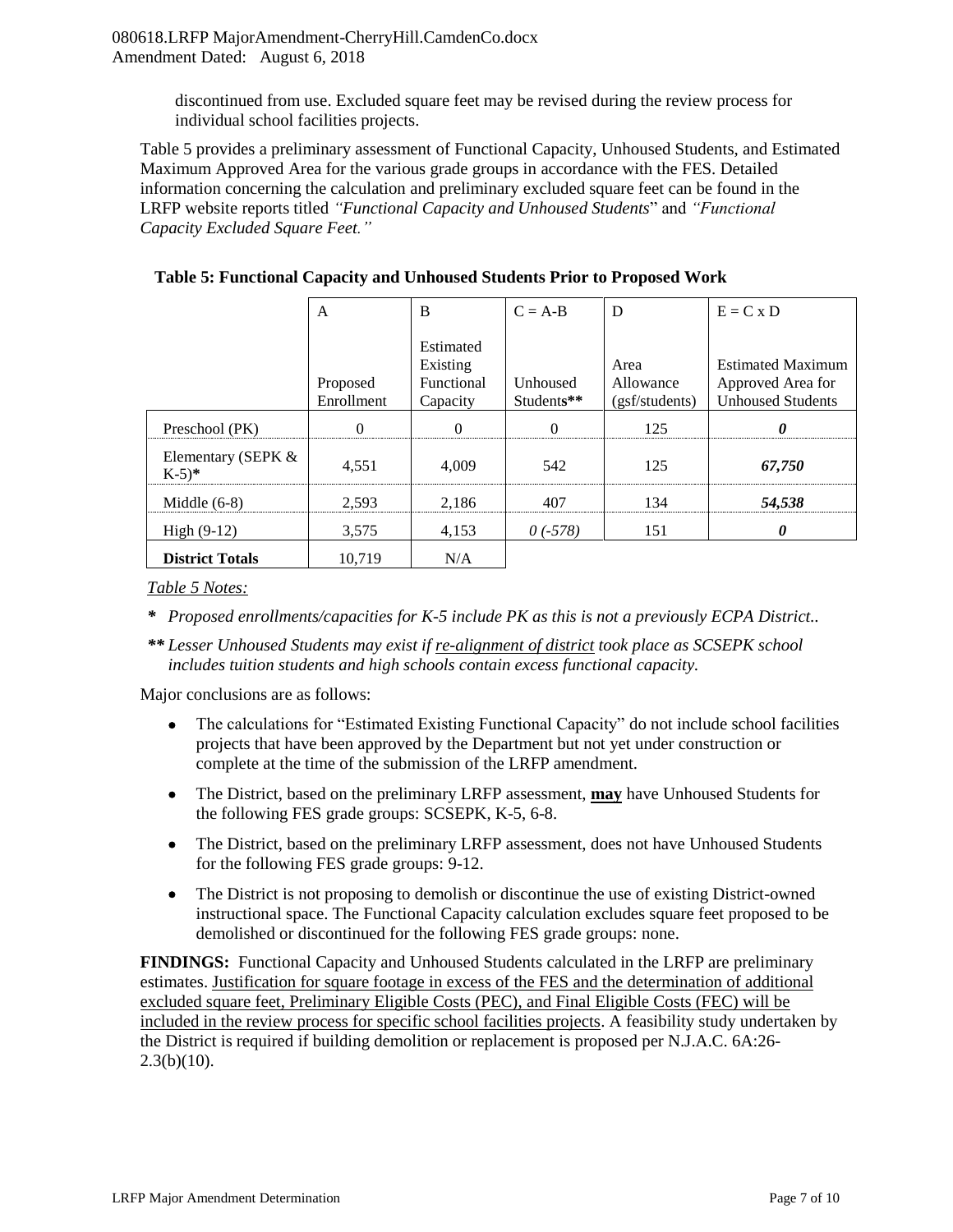#### **6. Proposed Work**

The District was instructed to review the condition of its facilities and sites and to propose corrective *"system"* and *"inventory"* actions in its LRFP. *"System"* actions upgrade existing conditions without changing spatial configuration or size. Examples of system actions include new windows, finishes, and mechanical systems. *"Inventory"* actions address space problems by removing, adding, or altering sites, schools, buildings and rooms. Examples of inventory actions include building additions, the reconfiguration of existing walls, or changing room use.

Table 6 summarizes the type of work proposed in the District's LRFP for instructional buildings. Detailed information can be found in the LRFP website reports titled *"Site Asset Inventory," "LRFP Systems Actions Summary," and "LRFP Inventory Actions Summary."* 

#### **Table 6: Proposed Work for Instructional Building**

| <b>Type of Work</b>                                            | <b>Work Included in LRFP</b> |
|----------------------------------------------------------------|------------------------------|
| <b>System Upgrades</b>                                         | Yes                          |
| <b>Inventory Changes</b>                                       |                              |
| Room Reassignment or Reconfiguration                           | Yes                          |
| <b>Building Addition</b>                                       | Yes                          |
| New Building                                                   | Yes                          |
| Partial or Whole Building Demolition or Discontinuation of Use | N <sub>0</sub>               |
| New Site                                                       | N <sub>0</sub>               |

Major conclusions are as follows:

- The District has proposed system upgrades in one or more instructional buildings.
- The District has proposed inventory changes.
- The District has not proposed new construction in lieu of rehabilitation in one or more instructional buildings.

Please note that costs represented in the LRFP are for capital planning purposes only. Estimated costs are not intended to represent preliminary eligible costs or final eligible costs of approved school facilities projects.

The Act (N.J.S.A. 18A:7G-7b) provides that all school facilities shall be deemed suitable for rehabilitation unless a pre-construction evaluation undertaken by the District demonstrates to the satisfaction of the Commissioner that the structure might pose a risk to the safety of the occupants even after rehabilitation or that rehabilitation is not cost-effective. Pursuant to N.J.A.C. 6A:26- 2.3(b)(10), the Commissioner may identify school facilities for which new construction is proposed in lieu of rehabilitation for which it appears from the information presented that new construction is justified, provided, however, that for such school facilities so identified, the District must submit a feasibility study as part of the application for the specific school facilities project. The cost of each proposed building replacement is compared to the cost of additions or rehabilitation required to eliminate health and safety deficiencies and to achieve the District's programmatic model.

Facilities used for non-instructional or non-educational purposes are ineligible for State support under the Act. However, projects for such facilities shall be reviewed by the Department to determine whether they are consistent with the District's LRFP and whether the facility, if it is to house students (full or part time) conforms to educational adequacy requirements. These projects shall conform to all applicable statutes and regulations.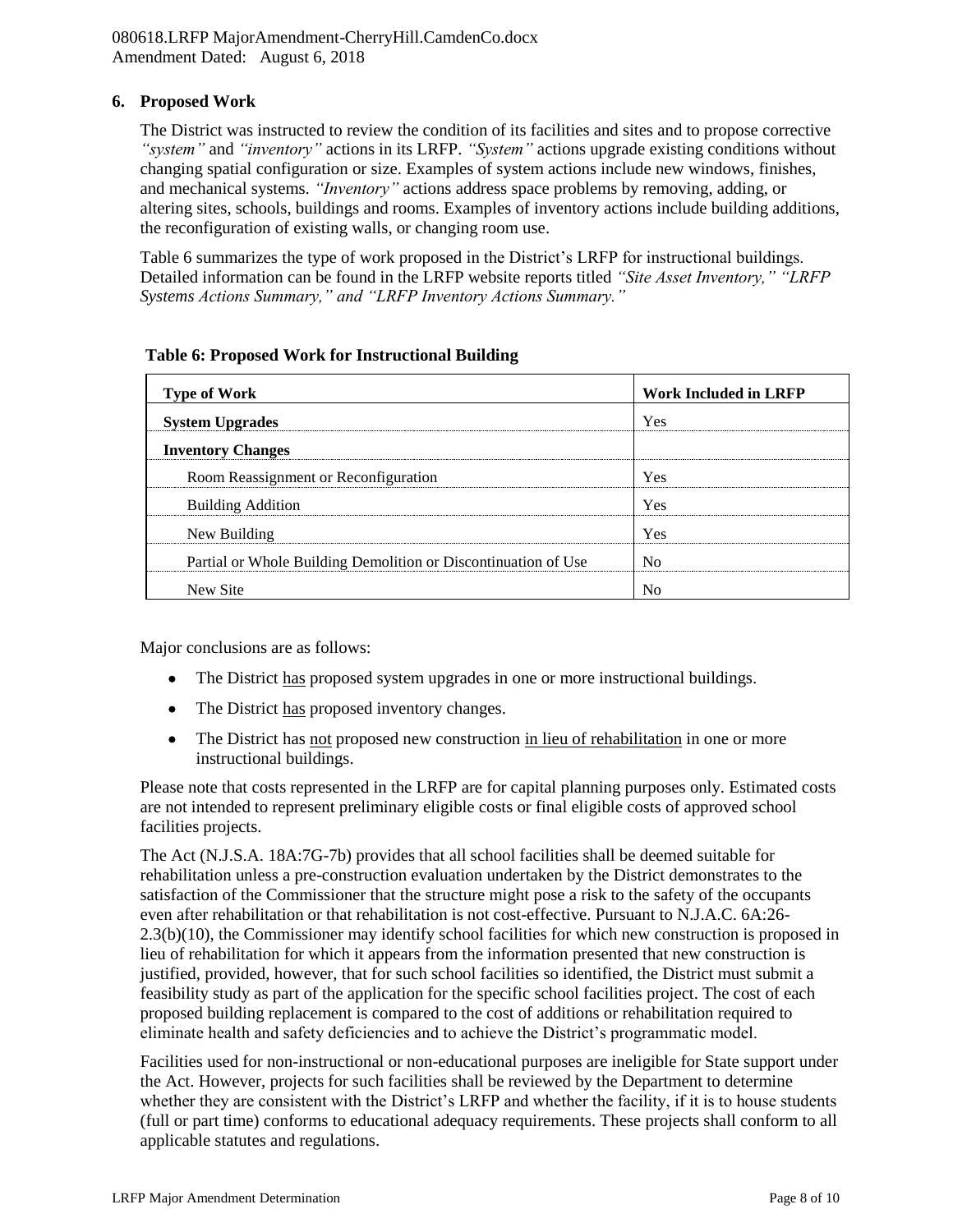**FINDINGS: T**he Department has determined that the proposed work is adequate for approval of the District's LRFP amendment. However, Department approval of proposed work in the LRFP does not imply that the District may proceed with a school facilities project. The District must submit individual project applications with cost estimates for Department project approval. Both school facilities project approval and other capital project review require consistency with the District's approved LRFP.

## **7. Functional Capacity and Unhoused Students After Completion of Proposed Work**

The *Functional Capacity* of the District's schools *after* completion of the scope of work proposed in the LRFP was calculated to highlight any remaining Unhoused Students. Table 7 provides a preliminary assessment. Detailed information concerning the calculation can be found in the website report titled *"Functional Capacity and Unhoused Students.*"

|                                | Estimated<br>Maximum<br>Approved Area<br>for Unhoused<br><b>Students</b> | <b>Total New</b><br><b>GSF</b> | Proposed<br><b>Functional</b><br>Capacity after<br>Construction | <b>Unhoused</b><br>Students after<br>Construction** | Estimated<br>Maximum<br>Area for<br><b>Unhoused</b><br><b>Students</b><br>Remaining |
|--------------------------------|--------------------------------------------------------------------------|--------------------------------|-----------------------------------------------------------------|-----------------------------------------------------|-------------------------------------------------------------------------------------|
| Preschool (PK)                 | 0                                                                        | $\Omega$                       |                                                                 |                                                     |                                                                                     |
| Elementary<br>$(SEPK & K-5)^*$ | 67,750                                                                   | 46,934                         | 4,385                                                           | 166                                                 | 20,750                                                                              |
| Middle $(6-8)$                 | 54,538                                                                   | 3,313                          | 2,211                                                           | 382                                                 | 51,209                                                                              |
| High $(9-12)$                  | 0                                                                        | 0                              | 4,153                                                           | 0                                                   | $\theta$                                                                            |
| <b>District Totals</b>         | N/A                                                                      | 50,247                         | N/A                                                             |                                                     |                                                                                     |

#### **Table 7: Functional Capacity and Unhoused Students After Completion of Proposed Work**

#### *Table 7 Notes:*

*\* Proposed enrollments/capacities for K-5 include PK as this is not a previously ECPA District..*

*\*\* Lesser Unhoused Students may exist if re-alignment of district took place as SCSEPK school includes tuition students and high schools contain excess functional capacity.* 

Major conclusions are as follows:

- New construction is proposed for the following grade groups: K-5, 6-8.
- Proposed new construction exceeds the estimated maximum area allowance for Unhoused Students prior to the completion of the proposed work for the following grade groups: none.
- The District, based on the preliminary LRFP assessment, may (see note under Table 7 above) have Unhoused Students after completion of the proposed LRFP work for the following grade groups: K-5, 6-8.

**FINDINGS:** The Functional Capacity and Unhoused Students calculated in the LRFP are preliminary estimates. Justification for square footage in excess of the FES and the determination of additional excluded square feet, Preliminary Eligible Costs (PEC), and Final Eligible Costs (FEC) must be included in the review process for specific school facilities projects.